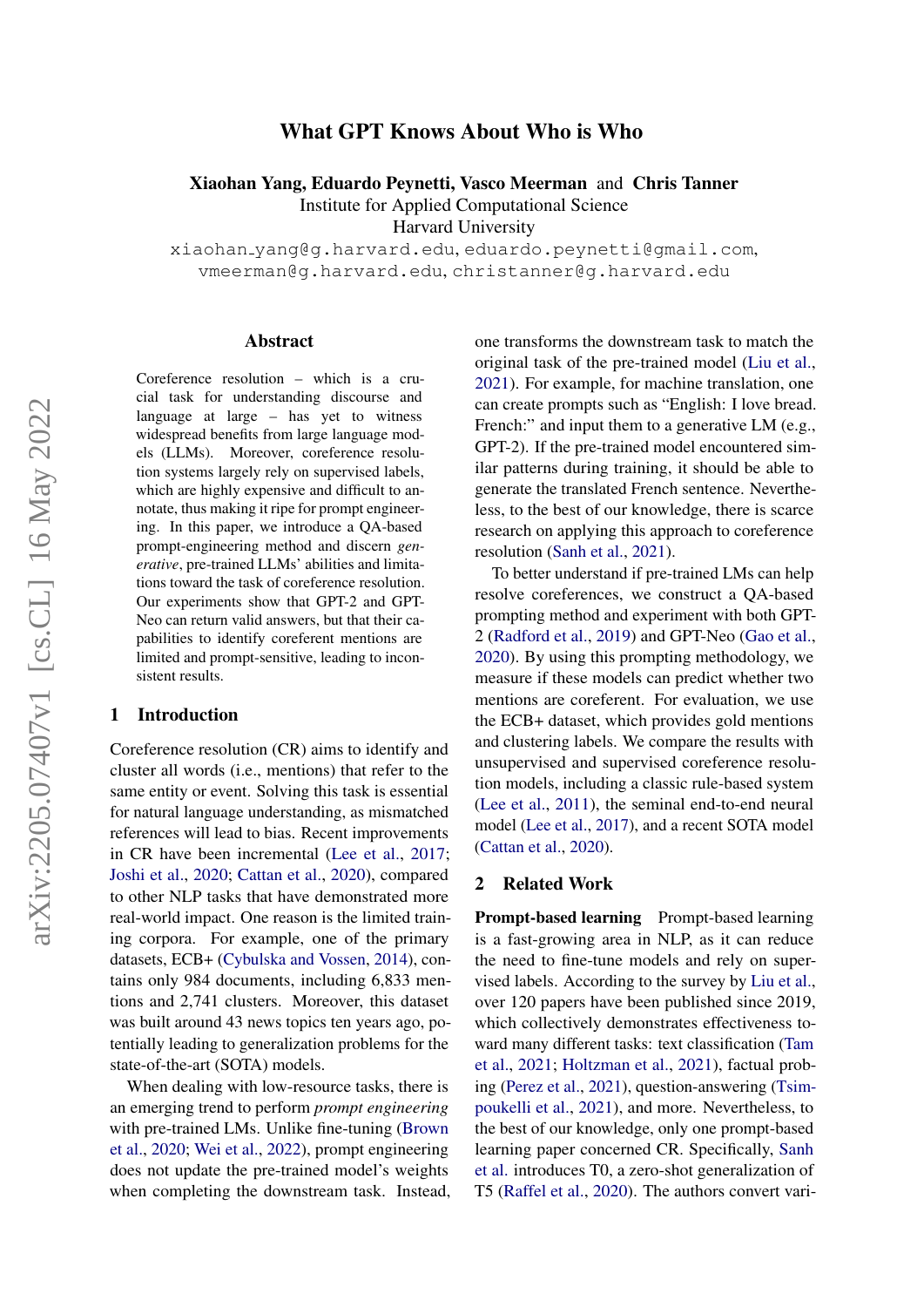<span id="page-1-0"></span>

Figure 1: An example of prompt-based learning for CR. The green block represents the prefix, which serves as the description of the CR task and remains unchanged throughout an experiment for all inputs  $x$ . The purple block is the unfilled prompt, which changes for each input  $x$  and serves as the prediction. Moreover, in each block, the yellow part is the prompting function while the blue and red parts are the original data  $x$  and  $y$ , respectively.

ous supervised datasets into task-specific prompts, including CR. Using the WSC dataset [\(Levesque](#page-5-9) [et al.,](#page-5-9) [2012\)](#page-5-9), they achieve over 60% accuracy. Although this result is not comparable with supervised state-of-the-art (SOTA) models, it still offers compelling results and suggests the model might contain CR knowledge without requiring supervised training on the task. However, since the WSC dataset only focuses on highly ambiguous pronouns, it is not as complete as the standard CR task that involves named and nominal mentions.

Traditional CR Models Similar to other NLP tasks, most CR models can be categorized as being either unsupervised or supervised. A commonly used unsupervised model is the *Multi-Pass Sieve* model [\(Lee et al.,](#page-4-5) [2011\)](#page-4-5). This rule-based system extracts entity mentions and clusters them by applying 13 "filters" in successive manner. Amongst supervised models, *e2e-coref* [\(Lee et al.,](#page-5-0) [2017\)](#page-5-0) is the seminal end-to-end neural model. This model performs within-document CR and was trained on the OntoNotes (CoNLL-2012) dataset. Building on this architecture, [Cattan et al.](#page-4-1) [\(2020\)](#page-4-1) performs cross-document CR for entities and events by training on the ECB+ dataset and using RoBERTa [\(Liu](#page-5-10) [et al.,](#page-5-10) [2019\)](#page-5-10) as an encoder. Although supervised models offer significant improvements over unsupervised models, they are expensive to train; most SOTA models have  $O(n^4)$  complexity, where *n* is the length of each document.

### 3 Methodology

This section introduces our prompt-based learning method for CR. Typically, CR models can be broken down into three sub-tasks: (1) detecting mentions; (2) predicting whether two given mentions are coreferent or not; (3) and clustering mentions accordingly. The crux of CR research centers around the second part, which is also our focus.

Building on the approach introduced by [Sanh et al.](#page-5-3) [\(2021\)](#page-5-3), we define our input  $x$  as  $[text, m<sub>1</sub>, m<sub>2</sub>]$  and output y as a binary label. Specifically,  $m_1$  and  $m_2$  are a pair of gold mentions in a document, and the text are the sentences containing those mentions. For example, in Figure [1,](#page-1-0) within each green box, the successive blue parts are text,  $m_1$ ,  $m_2$ , respectively. We define a prompting function  $f$ , which takes  $x$  as input and produces a question prompt  $q_x$  (Equation [1\)](#page-1-1). Further details about  $f$  are in Appendix [A.](#page-6-0)

$$
q_x = f(x) \tag{1}
$$

<span id="page-1-1"></span>Moreover, to allow the model to understand the task, we use few-shot learning [\(Triantafillou et al.,](#page-5-11) [2017\)](#page-5-11) by constructing a filled prefix. In particular, we select  $k$  examples,  $A$ , from the training dataset and feed these examples into the same prompting function  $f$ . Then, we append the true label ('Yes' or 'No') to the outputs, yielding the filled prefix  $q_A$ (Equation [2\)](#page-1-2). To be clear, each individual prefix  $q_{i \in k}$  constitutes a single green box in Figure [1.](#page-1-0)

<span id="page-1-2"></span>
$$
q_A = f(A) \tag{2}
$$

Last, adding the unfilled prompt  $q_x$  to the filled prefix  $q_A$  will give us the full prompt for data point x. This allows us to get a prediction  $z$  without updating any parameters  $\theta$  in the pre-trained LM.

$$
z = P(q_A + q_x; \theta) \tag{3}
$$

Since we use pre-trained LMs directly, without fine-tuning, we do not have control over its output; the model can generate invalid answers beyond our desired outputs, 'Yes' or 'No'. Therefore, we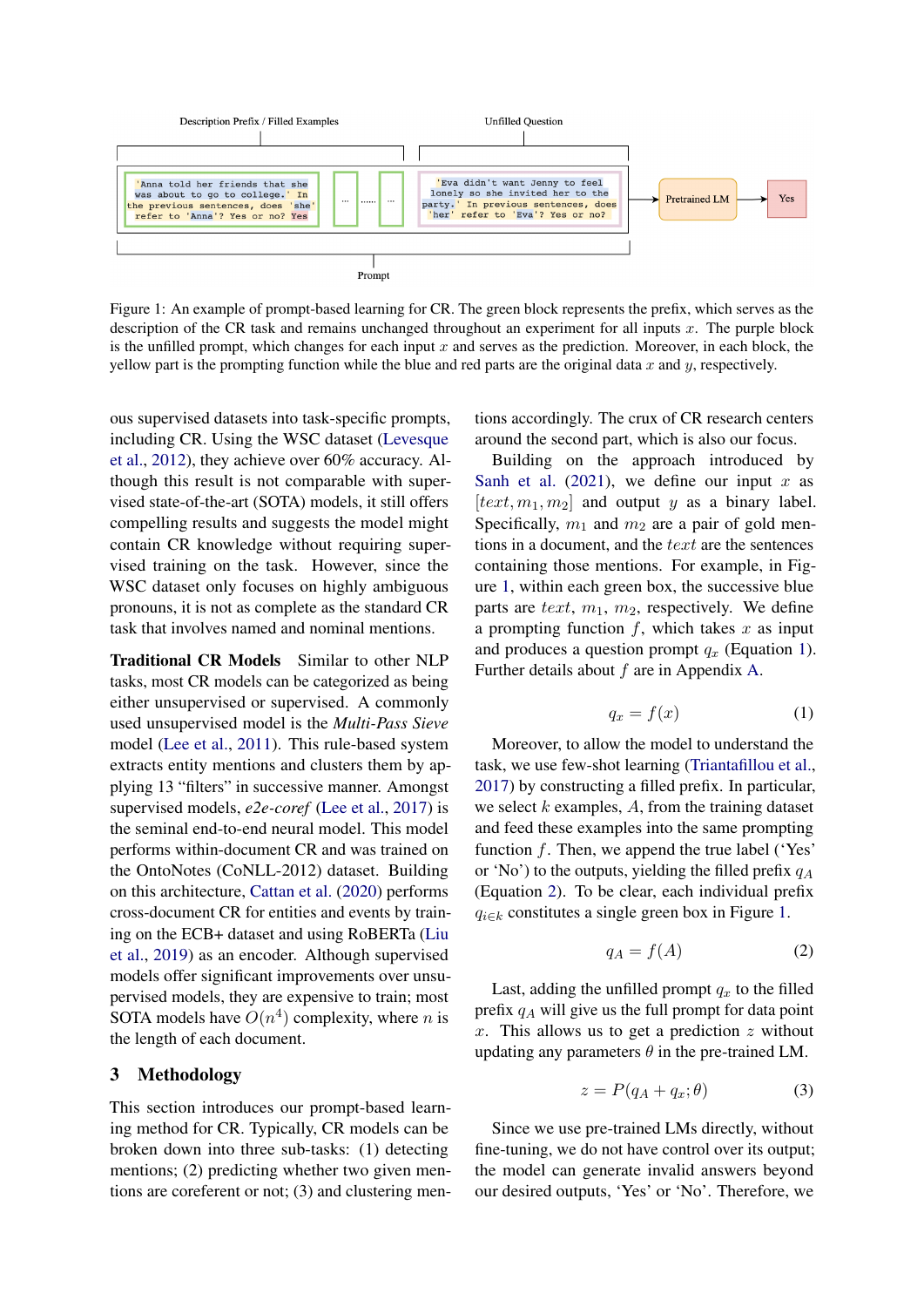repeat the process  $m$  times to get a more robust prediction  $\bar{z}$ . To mitigate the bias of one specific f, we average the output of  $n$  different prompt formulas to get the final prediction (Equation [4\)](#page-2-0).

$$
y = \frac{\sum_{i=1}^{n} \bar{z}_i}{n} \tag{4}
$$

### <span id="page-2-3"></span><span id="page-2-0"></span>4 Experimental Setup

Datasets We use the ECB+ dataset [\(Cybulska](#page-4-2)) [and Vossen,](#page-4-2) [2014\)](#page-4-2) as our input source, which contains both within- and cross-document coreference information for both event and entity mentions. This dataset consists of 984 documents around 43 news topics, among which 196 documents are in the development set. After preprocessing the data, as described in Appendix [B,](#page-6-1) our development set consists of 172 documents.

To generate a prefix  $x_0$ , we experiment with three data sources: the training sets of WSC [\(Levesque et al.,](#page-5-9) [2012\)](#page-5-9) and ECB+ [\(Cybulska and](#page-4-2) [Vossen,](#page-4-2) [2014\)](#page-4-2), and a simple dataset that we manually generated. The WSC dataset was used in the research most similar to ours, T0 [\(Sanh et al.,](#page-5-3) [2021\)](#page-5-3), which we compare against while using much smaller pretrained LMs (i.e., GPT-2 and GPT-Neo). As mentioned, ECB+ provides more natural and comprehensive references than WSC. Our manually generated dataset uses 10 very simple examples – allowing one to discern the impact on performance.

When using the ECB+ dataset, we only considered pairs of mentions that are within the same or successive sentences. When evaluating our model, we considered all mention-pair combinations,  $[m_1, m_2]$ , within said sentences. Relying on the gold mentions, we obtain a dataset with 17832 candidate mention pairs, among which 7.86% are positive samples. Finally, we apply 5 prompt functions from [Sanh et al.](#page-5-3) to generate the full prompts.

Models We used three traditional CR models as baselines: *Multi-Pass Sieve* [\(Lee et al.,](#page-4-5) [2011\)](#page-4-5), the seminal end-to-end neural model (*e2e-coref*) [\(Lee](#page-5-0) [et al.,](#page-5-0) [2017\)](#page-5-0), and a SOTA extension (the *Streamlining* model) [\(Cattan et al.,](#page-4-1) [2020\)](#page-4-1). Respectively, these models represent three categories: a rulesbased model, a supervised model trained on a different dataset, and a supervised model trained on the same dataset. In terms of implementations, we use the CoreNLP toolkit for the *Multi-Pass Sieve* model [\(Manning et al.,](#page-5-12) [2014\)](#page-5-12) and AllenNLP [\(Gard-](#page-4-7) [ner et al.,](#page-4-7) [2018\)](#page-4-7) for *e2e-coref*. Since there is no publicly available pre-trained *Streamlining* model [\(Cattan et al.,](#page-4-1) [2020\)](#page-4-1), we fully train the model from scratch using a V100 GPU on Google Colab. To fairly compare with other models, we set a 0.5 threshold for the pairwise scorer in the Streamlining model. We evaluate all models by their mention pairwise scorers, not their clustering decisions.

Limited by our computational resources, we choose GPT-2 and GPT-Neo-125M as our pre-trained LMs<sup>[1](#page-2-1)</sup>. During inference, the output token length is set to 1, since our expected output is one word (i.e., 'Yes' or 'No'). To generate more robust results, the repetition parameter  $m$  is set to 5. We ran our text generative models with multiple temperature settings ranging from 0 to 1, none of which produced significant changes. We settled on using a value of 0.7, to limit the greediness of the generated responses. In terms of few-shot learning, we experimented with  $k \in \{0, 2, 4, 10\}$  and display the results from the 4-shot setting since it produces the best accuracy. To reduce bias introduced by prefixes, we ensure each prefix has equally-balanced samples. For example, for the 4-shot setting, the filled prefix will have 2 positive examples and 2 negative examples.

## <span id="page-2-2"></span>5 Results and Analysis

|            | <b>Yes/No Predictions</b> |
|------------|---------------------------|
| $0$ -shot  | 5%                        |
| $2$ -shot  | 93.7%                     |
| 4-shot     | 96.2%                     |
| $10$ -shot | 98%                       |

Table 1: Percentage of Yes/No predictions by GPT-2

We first question if GPT-based models can produce valid answers. In Figure [1,](#page-2-2) we observe that GPT-2 predicts 'Yes' or 'No' for over 93.7% samples when at least 2 filled prefixes are provided.

However, although the answers are valid, they are inaccurate. In Figure [2,](#page-3-0) we plot the distribution of predicted labels for each model, where the red bars denote the distribution of positive examples (ground truth), and the blue bars denote negative ones (ground truth). Traditional CR models generally predict low values for negative examples, indicated by blue bars being concentrated at 0. As

<span id="page-2-1"></span> $1$ Our code can be found at [https://github.com/](https://github.com/AwesomeCoref/prompt-coref) [AwesomeCoref/prompt-coref](https://github.com/AwesomeCoref/prompt-coref)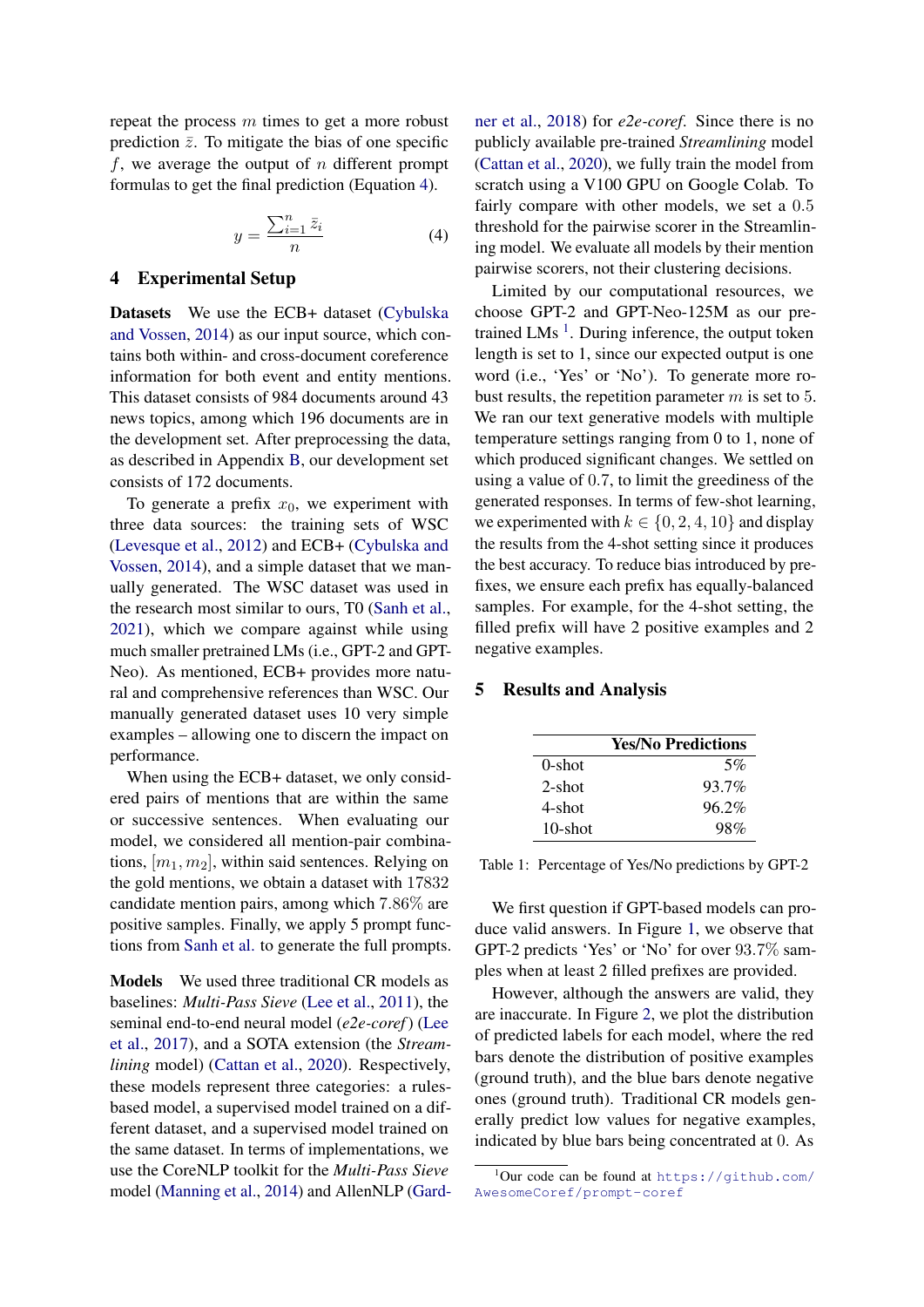<span id="page-3-0"></span>

Figure 2: Distribution of predicted values

for positive examples, *e2e-coref* shows better precision since more positive examples are classified correctly at 1. Yet, GPT-2 seems to be both sensitive to prompts and unstable over the repetitions of each prompt. Furthermore, GPT-Neo's predictions are inaccurate and no better than random, even though it predicts consistent results for multiple runs with the same prompt.

Similar conclusions can be drawn from Table [2,](#page-3-1) where GPT-based models have the lowest AUC and F1 scores. Specifically, the extremely low precision causes the bad results. Since the ECB+ dataset is highly imbalanced, random predictions from GPTbased models will lead to a low precision, reflecting the proportion of positive samples. For completeness, we also perform an experiment on the WSC dataset (see GPT- $2_{wsc}$ ), which is a test dataset used by [Sanh et al.](#page-5-3) [\(2021\)](#page-5-3). GPT-2 also fails on this task, as its mean prediction averaged across different prompts is always "Yes" .

<span id="page-3-1"></span>

|                |      | Acc Prec Rec F1 AUC                |                      |      |      |
|----------------|------|------------------------------------|----------------------|------|------|
| Multi Sieve    |      | $0.93$ $0.39$ $0.20$ $0.27$        |                      |      | 0.59 |
| e2e-coref      |      | $0.95$ $0.62$ $0.46$ $0.53$ $0.72$ |                      |      |      |
| Streamline     | 0.93 |                                    | $0.87$ $0.19$ $0.31$ |      | 0.59 |
| $GPT-2$        | 0.50 | 0.08                               | $0.53 \quad 0.14$    |      | 0.51 |
| <b>GPT-NEO</b> | 0.38 | 0.08                               | 0.68                 | 0.15 | 0.52 |
| $GPT-2_{wsc}$  | 0.37 |                                    | $0.37 \quad 1.00$    | 0.54 | 0.50 |

Table 2: Performance of different models.

POS and Entity Types While the overall performance indicates that GPT models are comparable to a random model, we hypothesize that for some subset of mention pairs, GPT might perform better. To investigate, we conducted experiments based on part-of-speech (POS) tags and named-entity types. Figure [3](#page-3-2) shows that both GPT-2 and GPT-Neo can

capture coreferent relationships relatively better when the second mention is a pronoun. Moreover, this trend is stronger when the first mention is a pronoun or a proper noun. Nonetheless, *e2e-coref* performs better than both GPT models across all POS tags, and the gap is widest when the second mention is a nominal noun phrase.

<span id="page-3-2"></span>

Figure 3: Model's precision over various types of noun phrases, including pronouns, proper nouns and nominal nouns. Each bar's hue intensity denotes the data density.

As for named entities, Figure [4](#page-4-8) shows that both GPT-2 and GPT-Neo perform better in precision when one mention is of type PERSON. Moreover, GPT-Neo can identify coreferent relationships more precisely if the second mention is Non-GPE locations (i.e., LOC). However, their precision scores are far lower than the scores from classical CR models. In particular, both the multi-pass sieve model and e2e-coref model reach the highest precision when a mention is a PRODUCT object (e.g., vehicle, food) or a NORP object (e.g., nationality, religious or political group).

Mention Similarity In addition to inspecting how performance varies with mention *types*, we also considered how performance is affected by mentions' similarity. Using pre-trained BERT [\(De](#page-4-9)[vlin et al.,](#page-4-9) [2019\)](#page-4-9), we encode each mention into span representations by averaging its tokens' last hidden states. Then, we measure cosine similarity between mention pairs.

Figure [5](#page-4-10) shows that F1 scores generally improve as the semantic similarity increases. Although, the multi-pass sieve model maintains a low F1 because it is a rule-based model that tends to predict False for most samples – which yields a high accuracy for unbalanced datasets. The e2e-coref model performs well on mentions that are not so similar, while the performance of Streamlining model improves drastically as similarity is greater than 50%. However, both GPT-2 and GPT-NEO yield low F1 (approximately 0.2) for mention pairs with less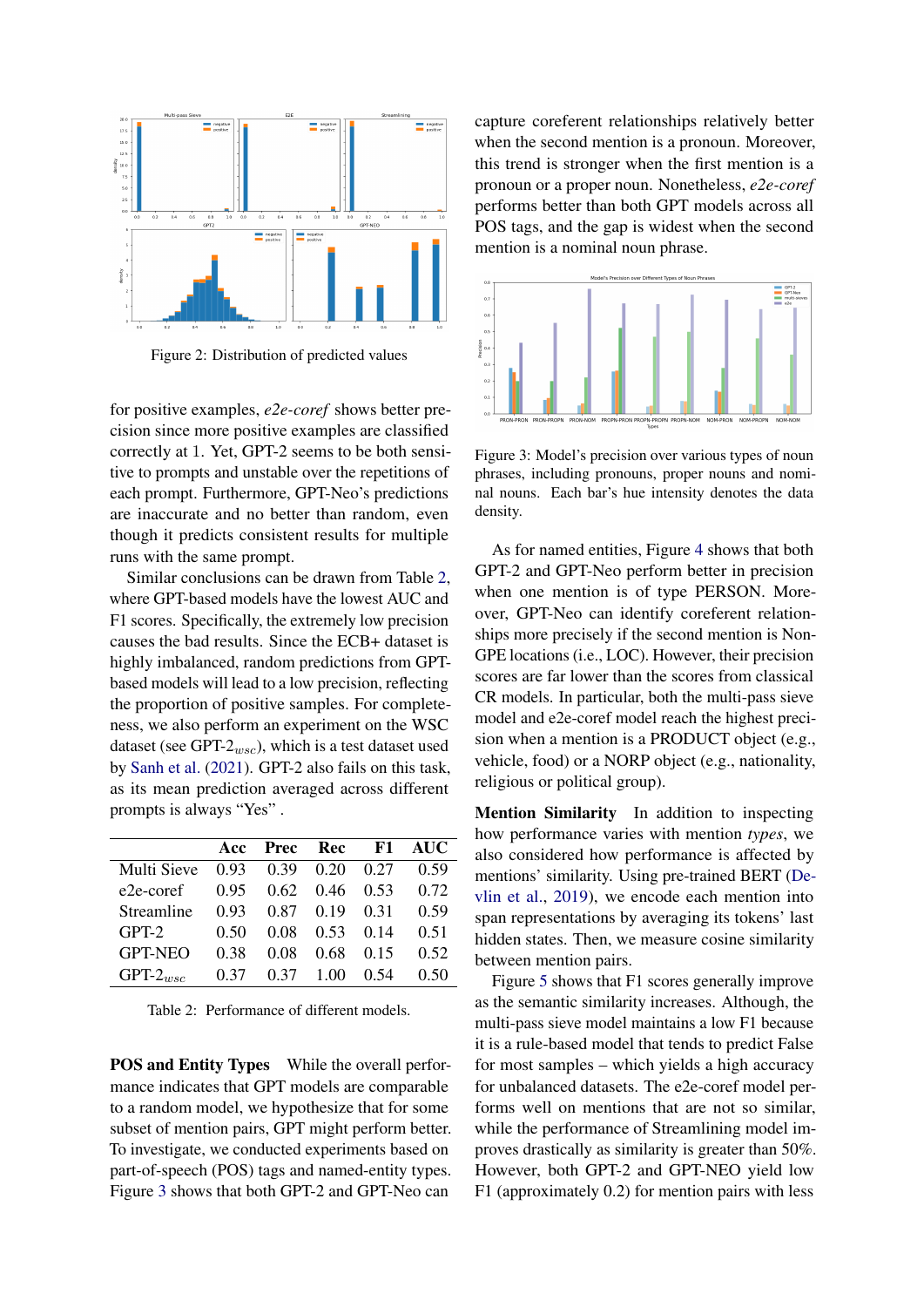<span id="page-4-8"></span>

Figure 4: GPT-2's performance on different namedentity types. We use colors to denote performance and the text to show data density in each category.

<span id="page-4-10"></span>

Figure 5: Different models' F1 score over various level of mention similarities based on BERT embedding.

than 70% similarity. When considering mentions of higher similarity, GPT-based models can achieve over 0.4 F1 score.

#### 6 Conclusion

In this paper, we rely on prompt-based learning to analyze how much GPT-like models know about coreference resolution. Despite the popularity of prompting in recent NLP research, we find that LLMs perform poorly on this task without finetuning. Nonetheless, these models achieve relatively better performance for specific types of mentions, including pronouns and person objects, and mention pairs with high similarity.

## References

<span id="page-4-3"></span>Tom Brown, Benjamin Mann, Nick Ryder, Melanie Subbiah, Jared D Kaplan, Prafulla Dhariwal,

Arvind Neelakantan, Pranav Shyam, Girish Sastry, Amanda Askell, Sandhini Agarwal, Ariel Herbert-Voss, Gretchen Krueger, Tom Henighan, Rewon Child, Aditya Ramesh, Daniel Ziegler, Jeffrey Wu, Clemens Winter, Chris Hesse, Mark Chen, Eric Sigler, Mateusz Litwin, Scott Gray, Benjamin Chess, Jack Clark, Christopher Berner, Sam McCandlish, Alec Radford, Ilya Sutskever, and Dario Amodei. 2020. [Language models are few-shot learners.](https://proceedings.neurips.cc/paper/2020/file/1457c0d6bfcb4967418bfb8ac142f64a-Paper.pdf) In *Advances in Neural Information Processing Systems*, volume 33, pages 1877–1901. Curran Associates, Inc.

- <span id="page-4-1"></span>Arie Cattan, Alon Eirew, Gabriel Stanovsky, Mandar Joshi, and Ido Dagan. 2020. Streamlining crossdocument coreference resolution: Evaluation and modeling. *arXiv preprint arXiv:2009.11032*.
- <span id="page-4-2"></span>Agata Cybulska and Piek Vossen. 2014. [Using a](http://www.lrec-conf.org/proceedings/lrec2014/pdf/840_Paper.pdf) [sledgehammer to crack a nut? lexical diversity](http://www.lrec-conf.org/proceedings/lrec2014/pdf/840_Paper.pdf) [and event coreference resolution.](http://www.lrec-conf.org/proceedings/lrec2014/pdf/840_Paper.pdf) In *Proceedings of the Ninth International Conference on Language Resources and Evaluation (LREC'14)*, pages 4545– 4552, Reykjavik, Iceland. European Language Resources Association (ELRA).
- <span id="page-4-9"></span>Jacob Devlin, Ming-Wei Chang, Kenton Lee, and Kristina Toutanova. 2019. [BERT: Pre-training of](https://doi.org/10.18653/v1/N19-1423) [deep bidirectional transformers for language under](https://doi.org/10.18653/v1/N19-1423)[standing.](https://doi.org/10.18653/v1/N19-1423) In *Proceedings of the 2019 Conference of the North American Chapter of the Association for Computational Linguistics: Human Language Technologies, Volume 1 (Long and Short Papers)*, pages 4171–4186, Minneapolis, Minnesota. Association for Computational Linguistics.
- <span id="page-4-4"></span>Leo Gao, Stella Biderman, Sid Black, Laurence Golding, Travis Hoppe, Charles Foster, Jason Phang, Horace He, Anish Thite, Noa Nabeshima, et al. 2020. The pile: An 800gb dataset of diverse text for language modeling. *arXiv preprint arXiv:2101.00027*.
- <span id="page-4-7"></span>Matt Gardner, Joel Grus, Mark Neumann, Oyvind Tafjord, Pradeep Dasigi, Nelson F. Liu, Matthew E. Peters, Michael Schmitz, and Luke Zettlemoyer. 2018. [Allennlp: A deep semantic natural language](http://arxiv.org/abs/1803.07640) [processing platform.](http://arxiv.org/abs/1803.07640) *CoRR*, abs/1803.07640.
- <span id="page-4-6"></span>Ari Holtzman, Peter West, Vered Schwartz, Yejin Choi, and Luke Zettlemoyer. 2021. Surface form competition: Why the highest probability answer isn't always right. In *EMNLP*.
- <span id="page-4-0"></span>Mandar Joshi, Danqi Chen, Yinhan Liu, Daniel S. Weld, Luke Zettlemoyer, and Omer Levy. 2020. [SpanBERT: Improving Pre-training by Representing](https://doi.org/10.1162/tacl_a_00300) [and Predicting Spans.](https://doi.org/10.1162/tacl_a_00300) *Transactions of the Association for Computational Linguistics*, 8:64–77.
- <span id="page-4-5"></span>Heeyoung Lee, Yves Peirsman, Angel Chang, Nathanael Chambers, Mihai Surdeanu, and Dan Jurafsky. 2011. [Stanford's multi-pass sieve corefer](https://aclanthology.org/W11-1902)[ence resolution system at the CoNLL-2011 shared](https://aclanthology.org/W11-1902) [task.](https://aclanthology.org/W11-1902) In *Proceedings of the Fifteenth Conference on Computational Natural Language Learning:*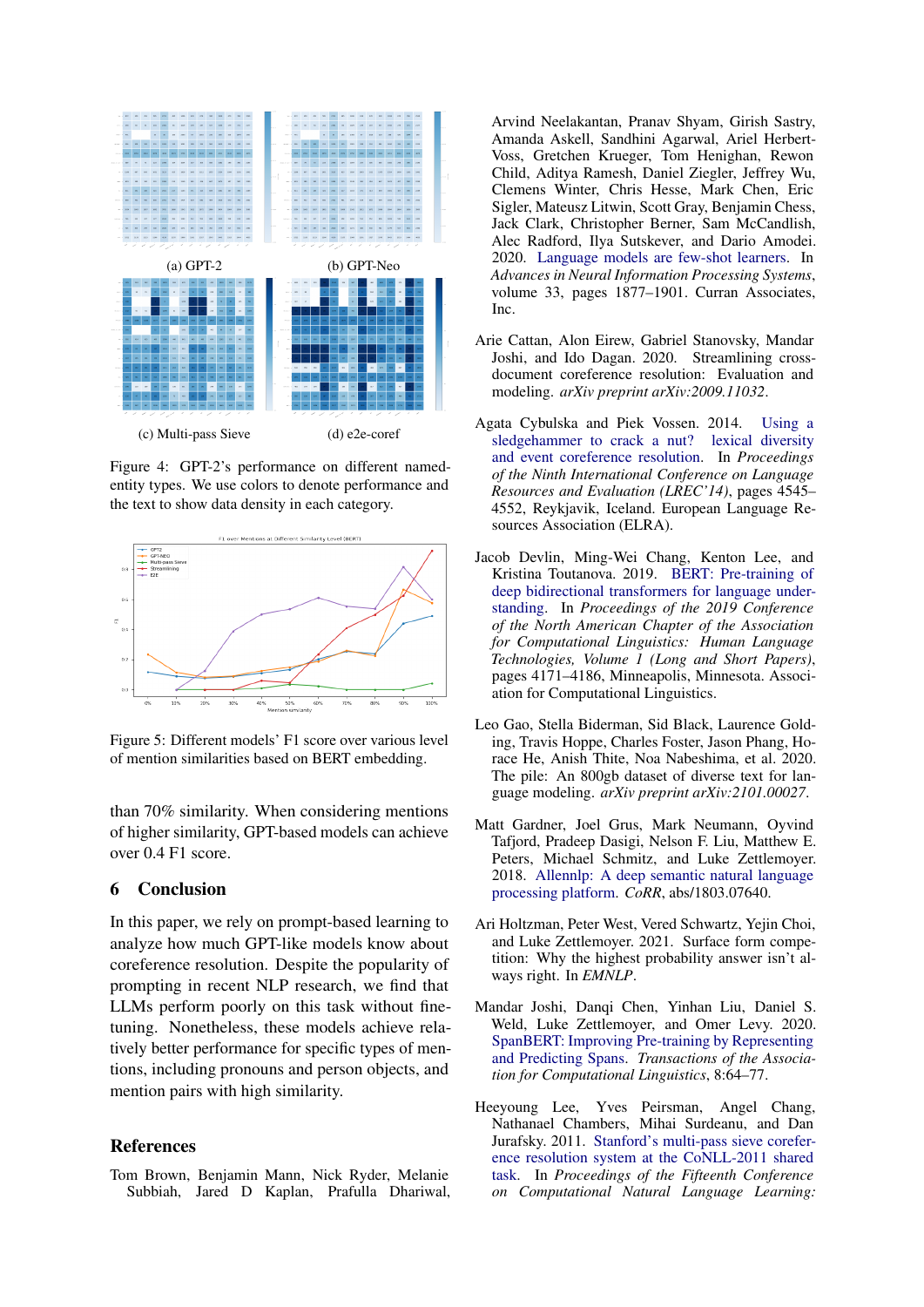*Shared Task*, pages 28–34, Portland, Oregon, USA. Association for Computational Linguistics.

- <span id="page-5-0"></span>Kenton Lee, Luheng He, Mike Lewis, and Luke Zettlemoyer. 2017. [End-to-end neural coreference reso](https://doi.org/10.18653/v1/D17-1018)[lution.](https://doi.org/10.18653/v1/D17-1018) In *Proceedings of the 2017 Conference on Empirical Methods in Natural Language Processing*, pages 188–197, Copenhagen, Denmark. Association for Computational Linguistics.
- <span id="page-5-9"></span>Hector J. Levesque, Ernest Davis, and Leora Morgenstern. 2012. The Winograd Schema Challenge. In *Proceedings of the Thirteenth International Conference on Principles of Knowledge Representation and Reasoning*, KR'12, page 552–561. AAAI Press.
- <span id="page-5-2"></span>Pengfei Liu, Weizhe Yuan, Jinlan Fu, Zhengbao Jiang, Hiroaki Hayashi, and Graham Neubig. 2021. Pretrain, prompt, and predict: A systematic survey of prompting methods in natural language processing. *ArXiv*, abs/2107.13586.
- <span id="page-5-10"></span>Yinhan Liu, Myle Ott, Naman Goyal, Jingfei Du, Mandar Joshi, Danqi Chen, Omer Levy, Mike Lewis, Luke Zettlemoyer, and Veselin Stoyanov. 2019. RoBERTa: A robustly optimized BERT pretraining approach. *arXiv preprint arXiv:1907.11692*.
- <span id="page-5-12"></span>Christopher D Manning, Mihai Surdeanu, John Bauer, Jenny Rose Finkel, Steven Bethard, and David Mc-Closky. 2014. The Stanford CoreNLP natural language processing toolkit. In *Proceedings of 52nd annual meeting of the association for computational linguistics: system demonstrations*, pages 55–60.
- <span id="page-5-6"></span>Ethan Perez, Douwe Kiela, and Kyunghyun Cho. 2021. [True few-shot learning with language models.](https://openreview.net/forum?id=ShnM-rRh4T) In *Advances in Neural Information Processing Systems*.
- <span id="page-5-4"></span>Alec Radford, Jeffrey Wu, Rewon Child, David Luan, Dario Amodei, Ilya Sutskever, et al. 2019. Language models are unsupervised multitask learners. *OpenAI blog*, 1(8):9.
- <span id="page-5-8"></span>Colin Raffel, Noam Shazeer, Adam Roberts, Katherine Lee, Sharan Narang, Michael Matena, Yanqi Zhou, Wei Li, and Peter J. Liu. 2020. [Exploring](http://jmlr.org/papers/v21/20-074.html) [the limits of transfer learning with a unified text-to](http://jmlr.org/papers/v21/20-074.html)[text transformer.](http://jmlr.org/papers/v21/20-074.html) *Journal of Machine Learning Research*, 21(140):1–67.
- <span id="page-5-3"></span>Victor Sanh, Albert Webson, Colin Raffel, Stephen H. Bach, Lintang Sutawika, Zaid Alyafeai, Antoine Chaffin, Arnaud Stiegler, Teven Le Scao, Arun Raja, Manan Dey, M Saiful Bari, Canwen Xu, Urmish Thakker, Shanya Sharma Sharma, Eliza Szczechla, Taewoon Kim, Gunjan Chhablani, Nihal Nayak, Debajyoti Datta, Jonathan Chang, Mike Tian-Jian Jiang, Han Wang, Matteo Manica, Sheng Shen, Zheng Xin Yong, Harshit Pandey, Rachel Bawden, Thomas Wang, Trishala Neeraj, Jos Rozen, Abheesht Sharma, Andrea Santilli, Thibault Fevry, Jason Alan Fries, Ryan Teehan, Stella Biderman, Leo Gao, Tali Bers, Thomas Wolf, and Alexander M. Rush. 2021. [Multitask prompted training enables](http://arxiv.org/abs/2110.08207) [zero-shot task generalization.](http://arxiv.org/abs/2110.08207)
- <span id="page-5-5"></span>Derek Tam, Rakesh R. Menon, Mohit Bansal, Shashank Srivastava, and Colin Raffel. 2021. [Im](https://doi.org/10.18653/v1/2021.emnlp-main.407)[proving and simplifying pattern exploiting training.](https://doi.org/10.18653/v1/2021.emnlp-main.407) In *Proceedings of the 2021 Conference on Empirical Methods in Natural Language Processing*, pages 4980–4991, Online and Punta Cana, Dominican Republic. Association for Computational Linguistics.
- <span id="page-5-11"></span>Eleni Triantafillou, Richard Zemel, and Raquel Urtasun. 2017. Few-shot learning through an information retrieval lens. In *Proceedings of the 31st International Conference on Neural Information Processing Systems*, NIPS'17, page 2252–2262, Red Hook, NY, USA. Curran Associates Inc.
- <span id="page-5-7"></span>Maria Tsimpoukelli, Jacob Menick, Serkan Cabi, SM Ali Eslami, Oriol Vinyals, and Felix Hill. 2021. Multimodal few-shot learning with frozen language models. In *Thirty-Fifth Conference on Neural Information Processing Systems*.
- <span id="page-5-1"></span>Jason Wei, Maarten Bosma, Vincent Zhao, Kelvin Guu, Adams Wei Yu, Brian Lester, Nan Du, Andrew M. Dai, and Quoc V Le. 2022. [Finetuned language](https://openreview.net/forum?id=gEZrGCozdqR) [models are zero-shot learners.](https://openreview.net/forum?id=gEZrGCozdqR) In *International Conference on Learning Representations*.